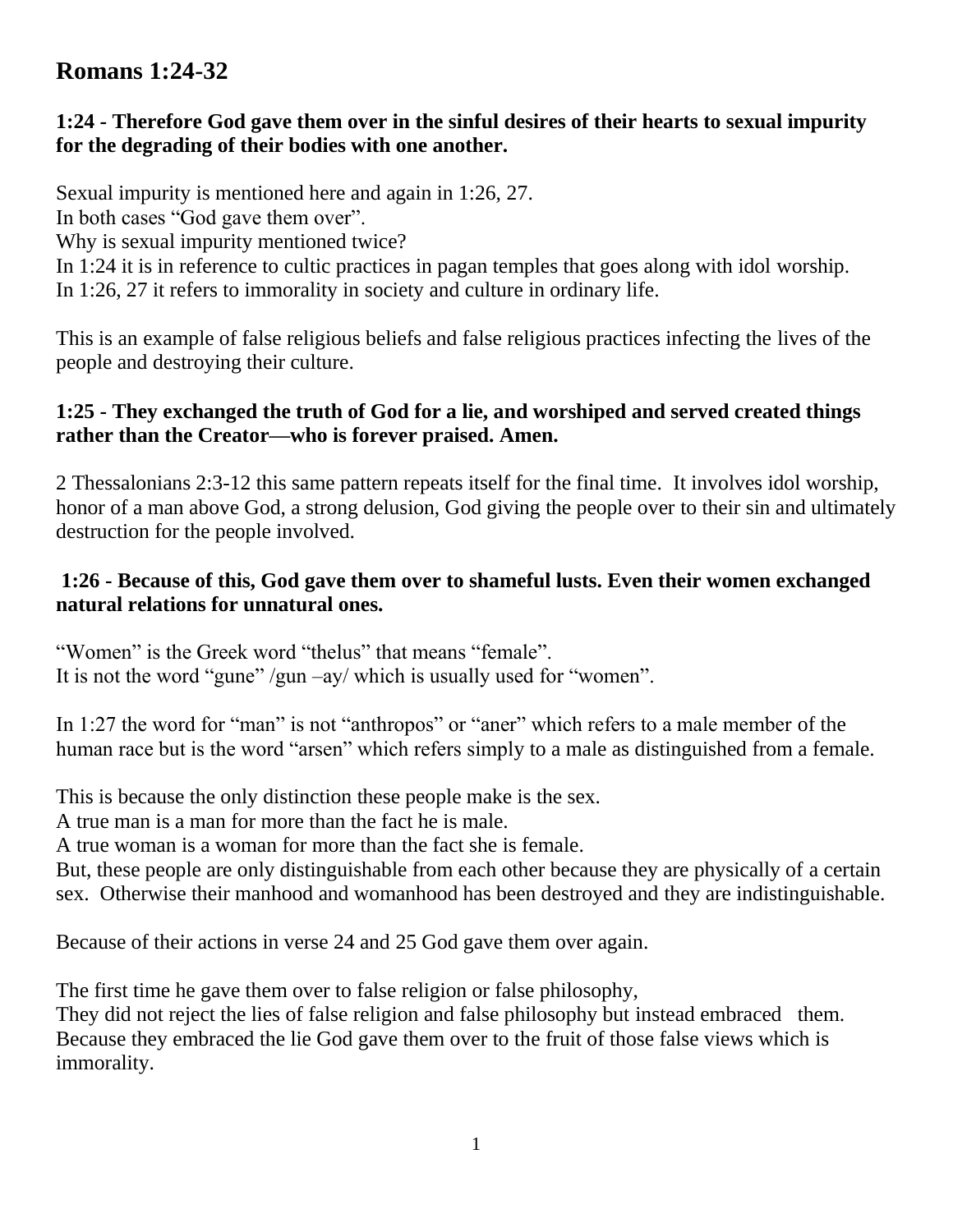The Pattern:

- 1) Reject the Obvious Truth (1:18-20)
- 2) Replace the Emptiness (Vacuum) for false philosophies (1:21-23)
- 3) Engage in worship of idol and advancement of false philosophy (1:24-25)
- 4) Incorporate the values and practice the morals and ethics of the idols in society.
- 5) They are left to live without restrain of the sin nature.

Only God's grace, God's Spirit and God's word can save a man's spirit, soul and body from the decaying effects of the sin nature.

If man rejects the revelation of God he is doomed to the sin nature.

#### **1:27 - In the same way the men also abandoned natural relations with women and were inflamed with lust for one another. Men committed indecent acts with other men, and received in themselves the due penalty for their perversion.**

"Burned" or "inflamed" is the word for "burned out" which refers to excessive lust and consumption by it.

"Kaio" means burn, or to light. Here the word is "exkaio". The "ex-" prefix intensifies the word. "Indecent" means "want of form, disfigurement, deformed, one's nakedness, shame." "due penalty" means "recompense" or the "reward given"

Man is not presented here as a victim.

Man is responsible for his own over throw because he rejected the answer.

Man rejected the light, no matter how small it was, in the dark cave of sin.

- Sin comes from the nature of man.
- Man's judgment is perverted.
- Man then is abandoned to that perverted mind. (This is the punishment, or retribution
- The result: man is destroyed by his own actions

# **1:28-32**

Describes the total corruption of any human relationship for men who have abandoned God.

# **1:28 - Furthermore, since they did not think it worthwhile to retain the knowledge of God, he gave them over to a depraved mind, to do what ought not to be done.**

Romans 1:28  $\kappa \alpha$  AND  $\kappa \alpha \theta$  accORDING AS OUK THEY **εδοκιμασαν τον DID NOT APPROVE** θεον GOD εχειν TO HAVE εν IN THEIR επιγνωσει KNOWLEDGE παρεδωκεν GAVE UP  $\alpha$   $\upsilon$   $\tau$   $\upsilon$   $\varsigma$  o THEM  $\theta$   $\epsilon$  $\upsilon$   $\varsigma$  GOD  $\epsilon$  $\upsilon$   $\varsigma$  TO AN αδοκιμον UNAPPROVING vouv MIND ποιειν ΤΟ DO τα THINGS μη ΝΟΤ καθηκοντα FITTING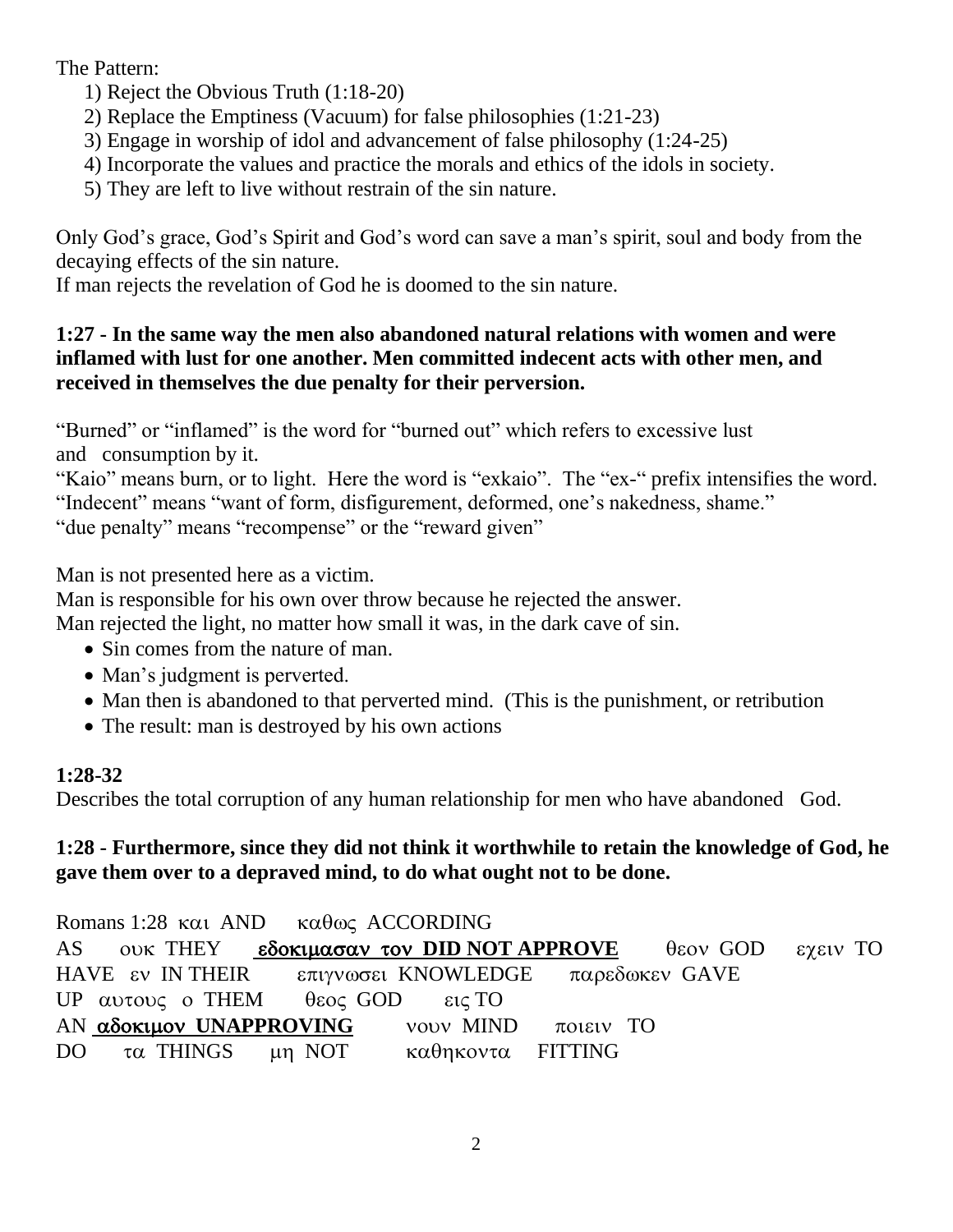Notice: Man did not "approve" of God, so God gave them over to a mind that was not "approved." (Notice underlined Greek words)

"dokimazo" means to approve or to test.

The human race had put God to the test and did not approve, thus the word "edokimasan" or "adokimzo". They disapproved of God.

"Not Fitting" was a technical term for the stoics.

This is the third time that "God gave them over." 1<sup>st</sup> time he gave them over to the lie and to the practices of idol worship (1:24) 2<sup>nd</sup> time he gave them over to lusts and immoral acts (1:26)  $3<sup>rd</sup>$  time he gave them over to a depraved mind. (1:28)

- 1- Reject God
- 2- Accept lie
- 3- Given to lie to practice it
- 4- Given over to lusts
- 5- Given over to a depraved mind
- 6- Result is personal, family, social and cultural chaos

#### **1:29 - They have become filled with every kind of wickedness, evil, greed and depravity. They are full of envy, murder, strife, deceit and malice. They are gossips,**

"Being Filled" is a perfect participle.

The perfect tense means this is a completed action in the past but yet having present results in the present.

Those who "disapproved" of God and exchanged the truth for a lie in the past are now in the present completely filled with these 21 sins.

# **1:30 - slanderers, God-haters, insolent, arrogant and boastful; they invent ways of doing evil; they disobey their parents;**

# **1:31 - they are senseless, faithless, heartless, ruthless.**

It is difficult to find structure in this list. Many words overlap in meaning and many are synonyms.

The best break down is this:

- 1) the list falls into three parts
	- a. "filled with all manner of:
		- i. Unrighteousness
		- ii. Evil
		- iii. Greed